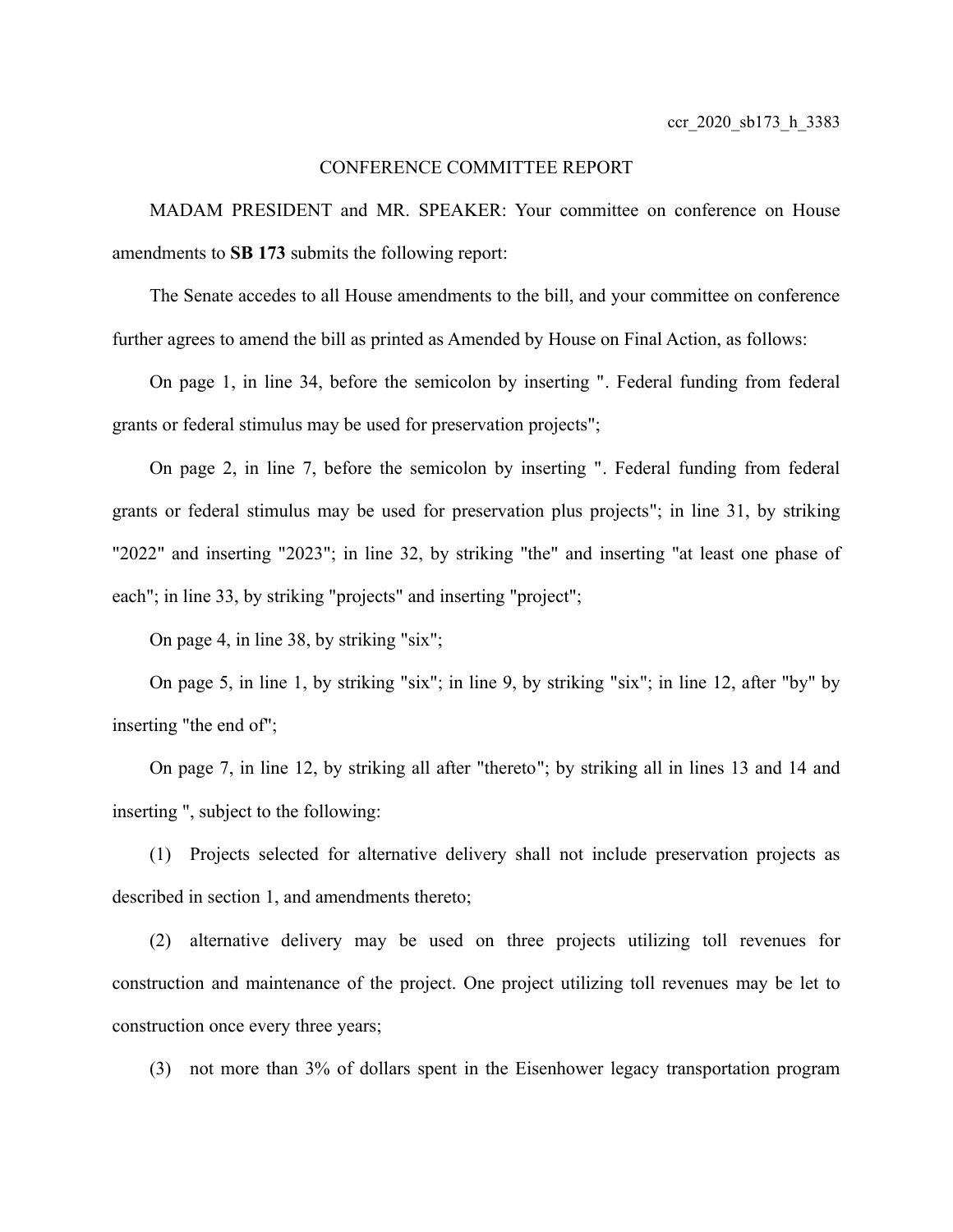shall be used on alternative delivery. An additional 2% of dollars spent in the Eisenhower legacy transportation program shall be available for use on alternative delivery starting in fiscal year 2023. The dollar value of the three projects utilizing toll revenues referenced in paragraph (2) and projects obtained through federal grants or federal stimulus shall not be considered in determining the limits set forth in this paragraph; and

(4) any project utilizing alternative delivery shall equal or exceed \$100,000,000 in costs."; On page 9, following line 20, by inserting:

"New Sec. 6. (a) The secretary of transportation is directed to develop a driver's education scholarship grant program to assist qualified individuals to become safe drivers. Subject to the limitations of appropriations therefor, any entity that desires to provide a driver's education program may submit an application for a competitive grant of moneys in an amount to be determined by the secretary for the purpose of paying the costs of scholarships to attend a driver's education program. A scholarship for a qualified individual shall not exceed \$200 and shall be awarded upon completion of the driver's education program. The secretary shall administer the provisions of this section and may adopt rules and regulations establishing additional criteria for qualification for a grant and such other matters deemed necessary by the secretary for the administration of this section.

(b) The provisions of this section shall expire on June 30, 2023. On or before January 9, 2023, the secretary shall provide a report to the house of representatives appropriations and transportation committees and the senate ways and means and transportation committees on the driver's education scholarship grant program.

(c) As used in this section: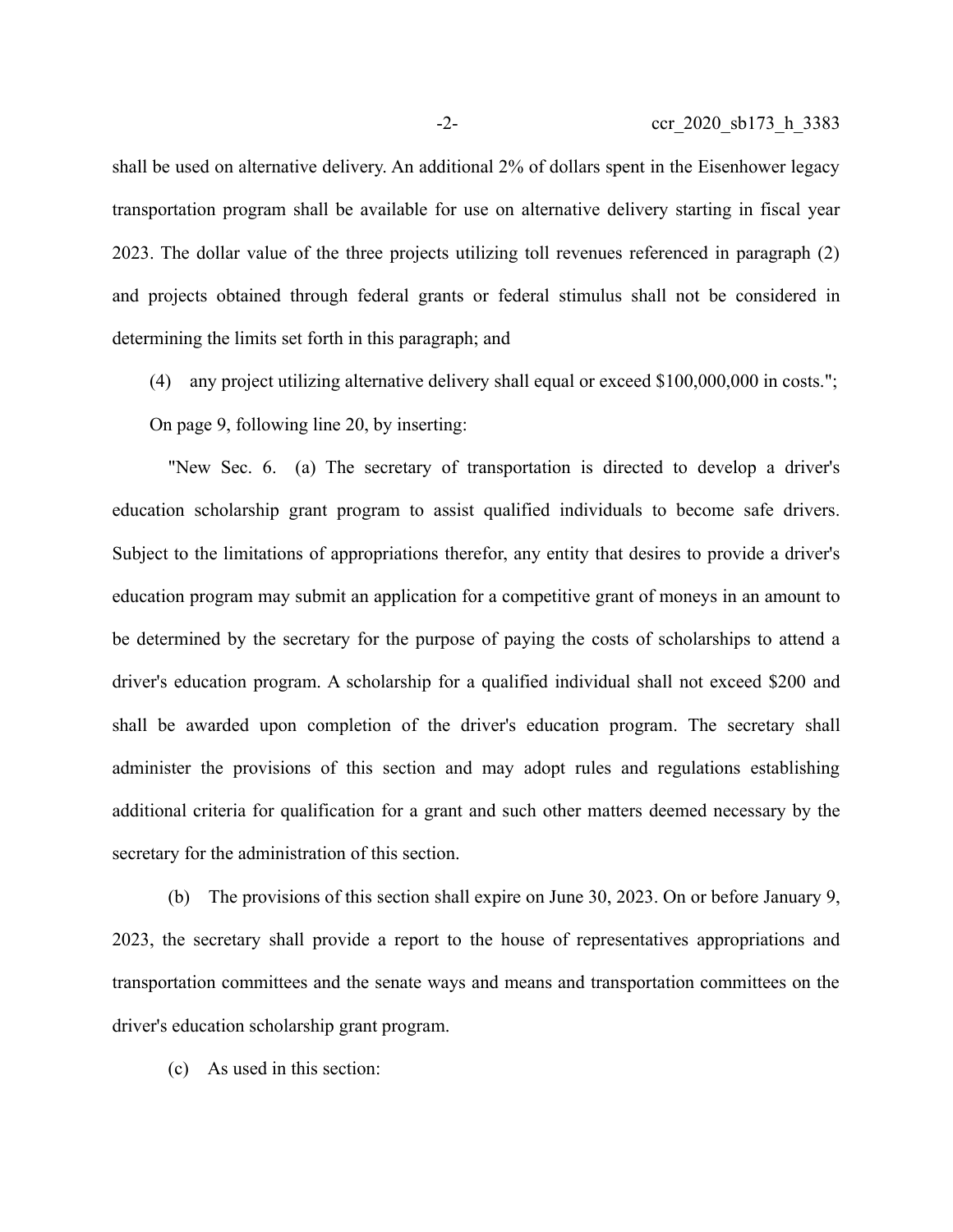(1) "Federal poverty level" means the most recent poverty income guidelines published in the calendar year by the United States department of health and human services.

(2) "Qualified individual" means an individual who resides within the state of Kansas, is under 30 years of age and whose household income is positive and not more than 200% of the federal poverty level for the tax year prior to the year in which the application is submitted.";

On page 11, following line 13, by inserting:

"(10) all revenue available for the state highway fund, including, but not limited to, the state highway fund balance from the previous year, motor fuel taxes, registration fees, sales and compensating use taxes and bond proceeds;

(11) all committed expenditures identified by the program, including, but not limited to, debt service payments, agency operations, aviation, transit, rail, cost-share, innovative technology, local bridge, project development costs by category, including, but not limited to, right-of-way purchases, engineering and utility relocation costs and construction payouts by program category, including, but not limited to, preservation, modernization and expansion;

(12) a report of remaining outstanding projects that have been let but have not been paid out and how those projects have been identified to achieve state highway system condition targets. If such targets are not achieved with current projects or identified future projects, a report on additional funding necessary to achieve state highway system condition targets;";

Also on page 11, in line 36, by striking " $(a)(7)$ " and inserting " $(a)(14)$ "; also in line 36, by striking "(a)(10)" and inserting "(a)(17)";

And by redesignating subsections, paragraphs, subparagraphs and clauses accordingly; On page 13, in line 2, after "projects" by inserting "for public transportation";